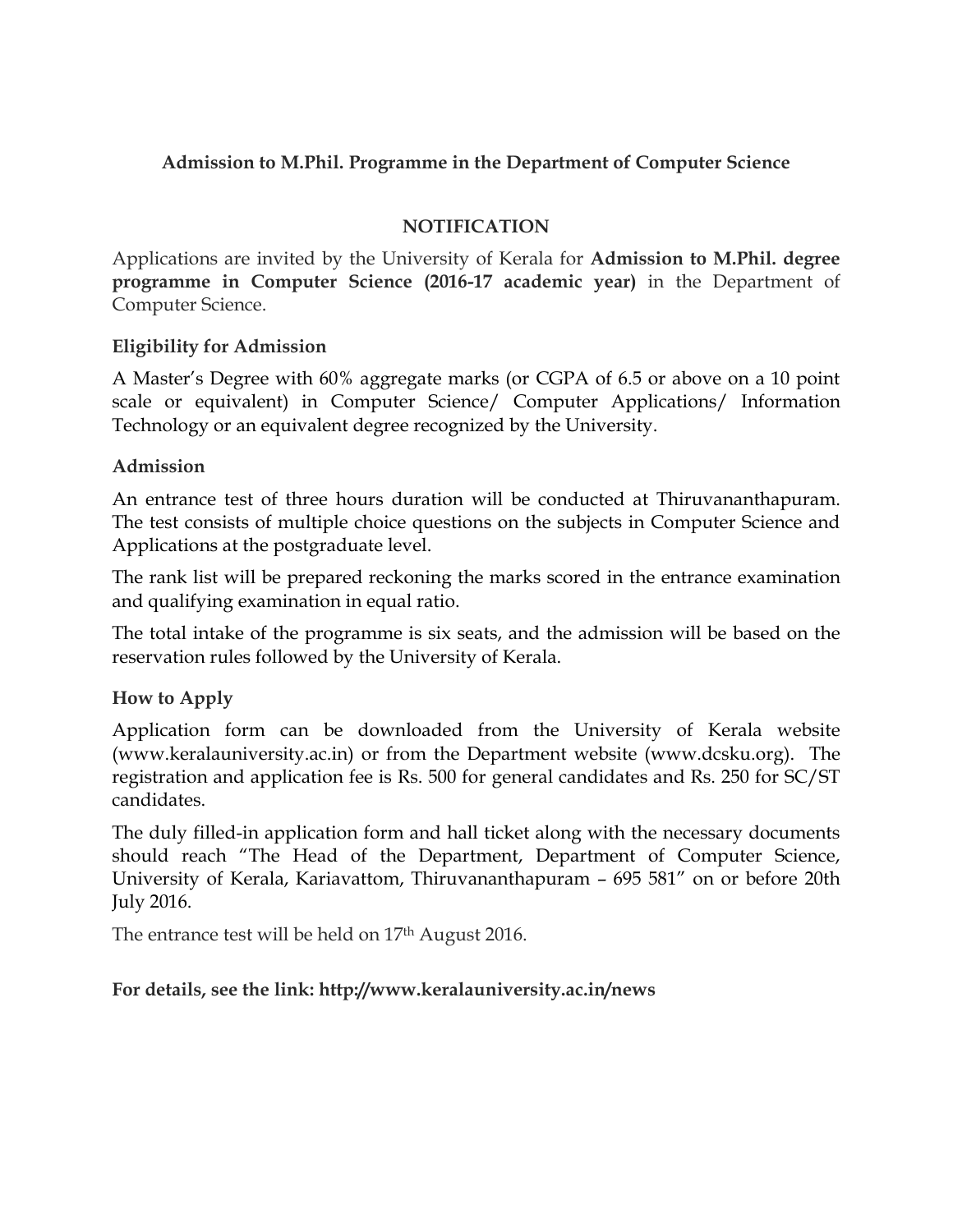# **University of Kerala**  *Re-accredited by NAAC with 'A' Grade*  **Department of Computer Science Kariavattom, Thiruvananthapuram – 695 581**  *Ph: 0471 2308360, website: www.dcsku.org*

# **M.Phil. in Computer Science PROSPECTUS - 2016**

The Department of Computer Science was established in 1985 and strives to shape outstanding computer professionals with ethical and human values. The Department has generated a strong post graduate culture in Computer Science studies. In the beginning, the Department had been running two taught courses viz, Post-Graduate Diploma in Computer Applications (PGDCA) (1985) and an M.Sc Computer Science (1989) programme with 30 students per batch, in addition to providing facilities for Doctoral Research. Towards the end of the first decade of its existence, the Department discontinued the PGDCA programme and designed a new M.Tech (1998) programme in Computer Science, approved by AICTE.

The Research programmes of the Department have borne fruit through more than two dozens of Ph.Ds being produced from the Department. The major areas of research are: Digital Image Processing, Artificial Neural Networks, Fuzzy Systems, Algorithms, Pattern Recognition, Data Mining etc. Publications by Faculty Members of the Department have appeared in reputed journals published by IEEE, Elsevier, Springer, World-Scientific, Wiley, Taylor & Francis etc.

Master of Philosophy in Computer Science will be a significant programme from the Department of Computer Science, aims at bringing the students in the research areas of Computer Science, especially in Machine Intelligence. The programme focuses on a broad grasp of philosophical approach in Research Methodology and a deep understanding of research problems in the area of Computer Science.

#### **Programme Structure**

M.Phil. in Computer Science is a regular one year programme. In addition to the written examination for theory papers, the degree is awarded after the successful completion of a period of research which includes the submission of a thesis, and its subsequent oral examination, together with a series of Departmental reports and seminars.

#### **Admission Eligibility Criteria**

A Master's Degree with 60% aggregate marks ( or CGPA of 6.5 or above on a 10point scale or equivalent) in Computer Science/ Computer Applications/ Information Technology or an equivalent degree recognized by the University.

**Number of Seats: Six**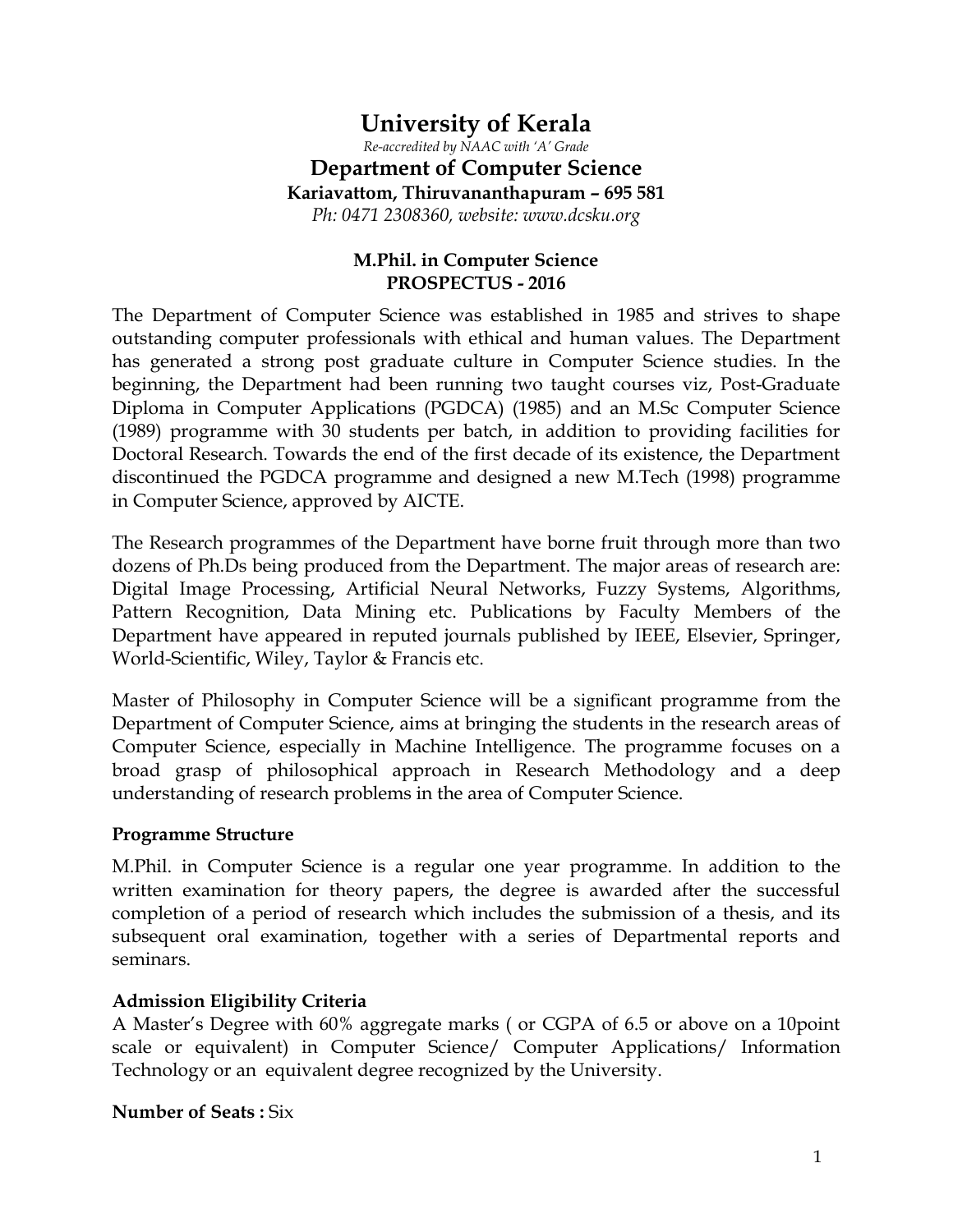#### **Duration :** One year with two Semesters

FEE STRUCTURE (Subject to revision by the University of Kerala)

|                  | Semester – I                      |       |
|------------------|-----------------------------------|-------|
| 1                | <b>Tuition Fee</b>                | 7500  |
| 2                | Library Fee                       | 250   |
| 3                | <b>Stationary Fee</b>             | 250   |
| 4                | <b>Medical Inspection Fee</b>     | 10    |
| 5                | Department Union Fee              | 70    |
| 6                | <b>Sports Affiliation Fee</b>     | 50    |
| 7                | <b>University Union Fee</b>       | 50    |
| 8                | Quasi University Fee              | 50    |
| 9                | Students Aid Fund                 | 20    |
| 10               | Athletic Fee                      | 75    |
| 11               | Group Personal Accident Insurance | 25    |
| 12               | Women's Study Unit                | 10    |
| 13               | Magazine Fee                      | 50    |
| 14               | <b>Audio Visual Fee</b>           | 10    |
| 15 <sup>15</sup> | Learning Material Fee             | 250   |
| 16               | Laboratory Fee                    | 500   |
| 17               | <b>Affiliation Fee</b>            | 400   |
| 18               | <b>Caution Deposit</b>            | 1000  |
| 19               | Department Development Fund       | 1500  |
|                  | <b>Total</b>                      | 12070 |
|                  | Semester - II                     |       |
| 1                | <b>Tuition Fee</b>                | 7500  |
| 2                | Library Fee                       | 250   |
| 3                | <b>Stationary Fee</b>             | 250   |
| $\overline{4}$   | Laboratory Fee                    | 500   |
| 5                | Learning Material Fee             | 250   |
|                  | <b>Total</b>                      | 8750  |

#### **Admission**

An entrance test of three hours duration will be conducted at Thiruvananthapuram. The test consists of multiple choice questions on the subjects in Computer Science and Applications at the postgraduate level.

The rank list will be prepared reckoning the marks scored in the Entrance Examination and qualifying examination in equal ratio.

The total intake of the programme is six seats, and the admission will be based on the reservation rules followed by the University of Kerala.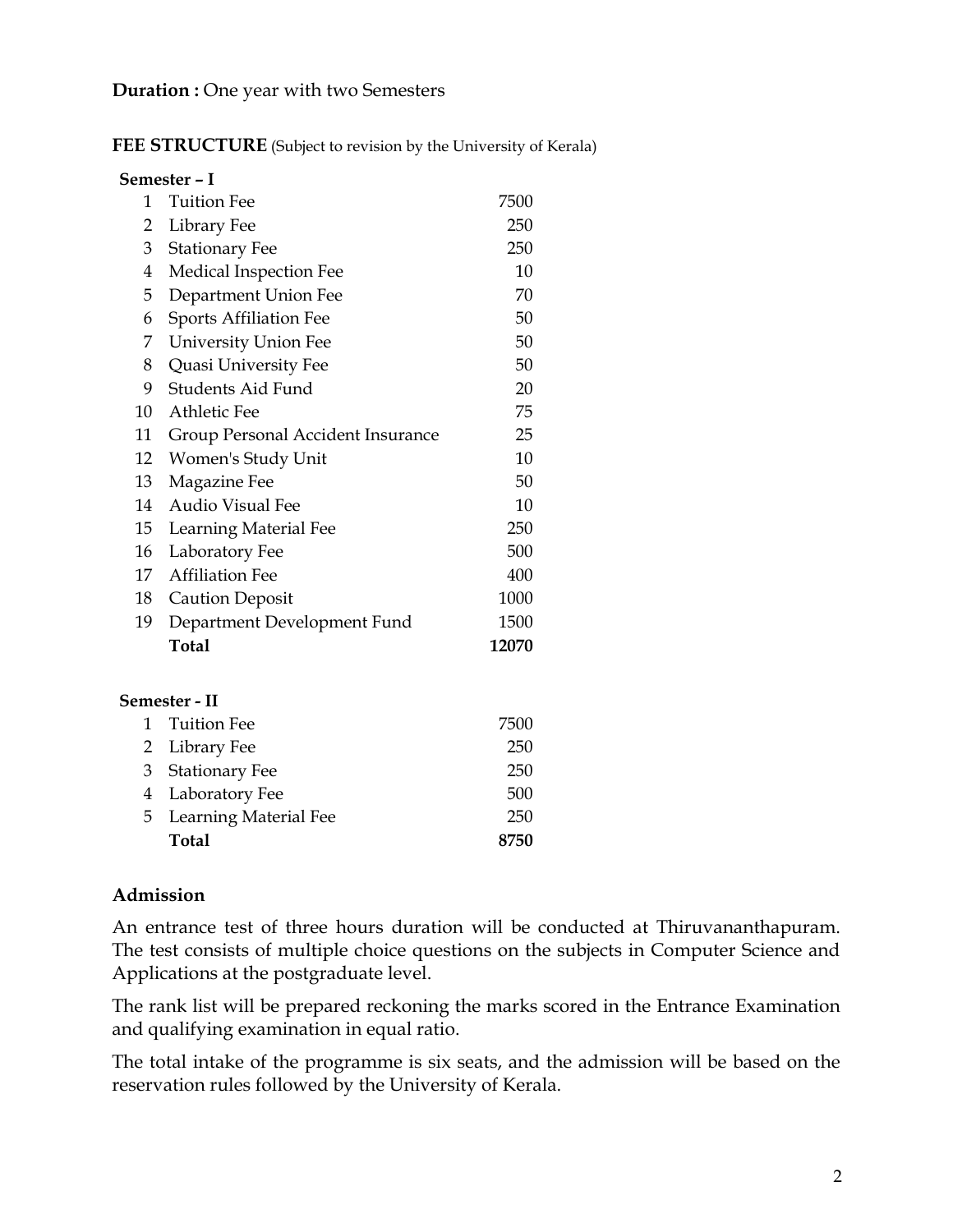# **HOW TO APPLY**

Application form can be downloaded from the University of Kerala website (www.keralauniversity.ac.in) or from the Department website (www.dcsku.org). The registration and application fee is Rs. 500 for general candidates and Rs. 250 for SC/ST candidates.

The duly filled-in application form and hall ticket along with the necessary documents listed below should reach "The Head of the Department, Department of Computer Science, University of Kerala, Kariavattom, Thiruvananthapuram – 695 581" on or before 20th July 2016.

# **List of documents to be submitted along with the filled-in Application Form.**

- **Pay-in-slip of Rs. 500 (Rs. 250 for SC/ST) of University Cash Counter** or **crossed DD for Rs. 510 (Rs. 260 for SC/ST) -** issued by any branch of **SBT or SBI or District Co-operative Banks**, drawn in favour of **The Finance Officer, University of Kerala**, payable at Thiruvananthapuram. The name of person for whom the remittance is made and the purpose of remittance should be stated on the back of the DD. DD from other banks will not be accepted.
- Duly filled-in and attested Hall Ticket.
- Attested copies of Mark Lists of qualifying examination (all semesters / all years).
- Attested copy of Community Certificate for SC/ST reservation.
- Attested copies of Community and Income Certificate for OBC reservation.
- Attested copies of Community Certificate and BPL Certificate for BPL reservation.
- Attested copy of Disability Certificate from the Medical Board of a Government Hospital for Physically Handicapped reservation.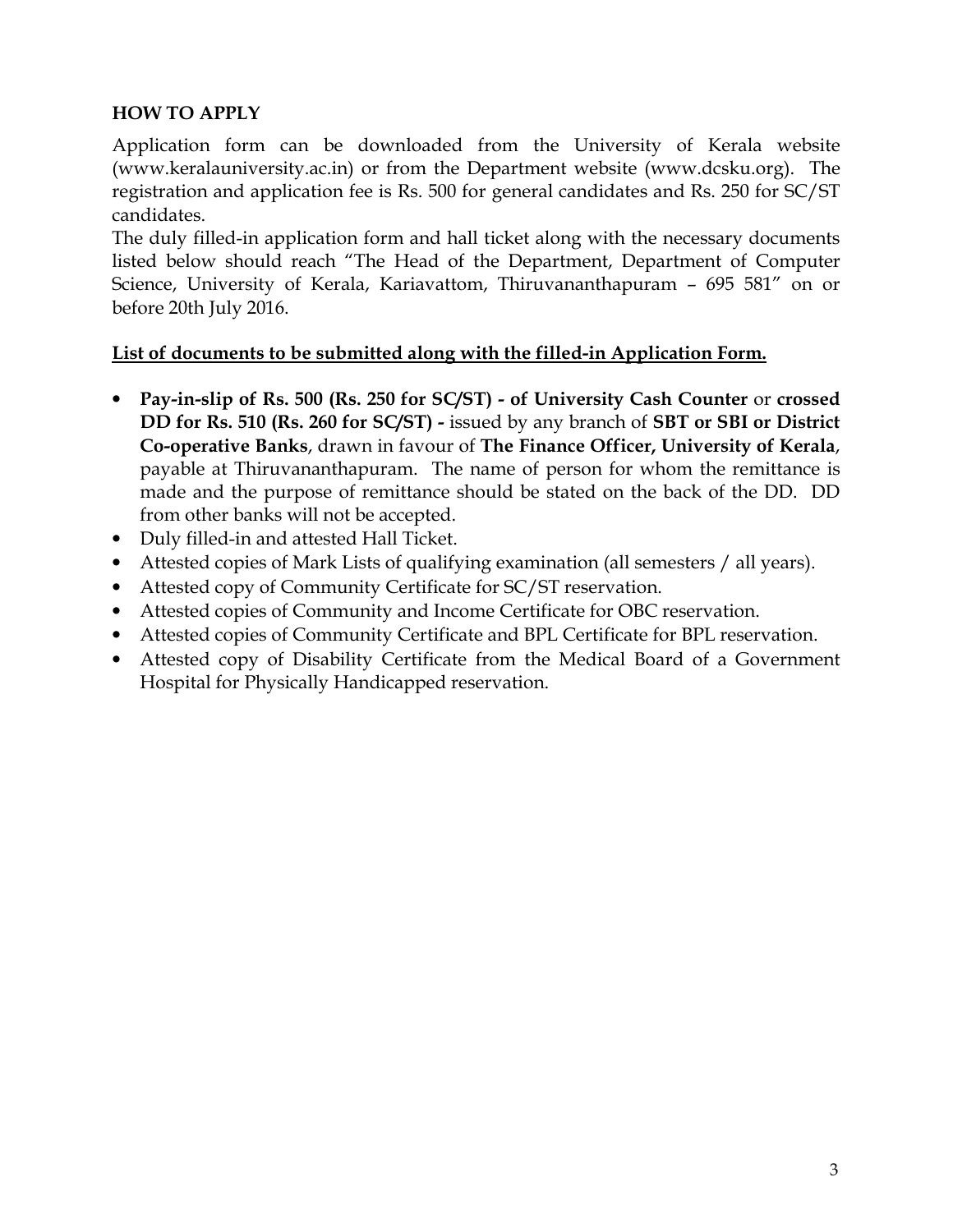# **University of Kerala**

*Re-accredited by NAAC with 'A' Grade* 

# **Department of Computer Science**

# **Application for Admission to M.Phil. for the year 2016**

| Payment details of application and registration fee |                    |                                          |
|-----------------------------------------------------|--------------------|------------------------------------------|
| Name of Applicant                                   |                    |                                          |
| Mode of payment                                     | $DD / Pay-in-slip$ |                                          |
| Amount                                              |                    | <b>Affix Passport Size</b><br>Photograph |
| DD / Pay-in-slip No.                                |                    |                                          |
| Bank/Cash counter                                   |                    |                                          |
| Dated                                               |                    |                                          |

|    | 1. Name of the Applicant<br>(Block letters& initials last)                             |                        |                        |
|----|----------------------------------------------------------------------------------------|------------------------|------------------------|
| 2. | <b>Communication Address</b>                                                           |                        |                        |
| 3. | Telephone number                                                                       | Res:                   | Mob:                   |
|    | 4. E-mail address                                                                      |                        |                        |
|    | 5. Permanent Address                                                                   |                        |                        |
|    | 6. Age and Date of Birth                                                               |                        |                        |
|    | 7. Gender                                                                              |                        |                        |
|    | 8. Nationality                                                                         |                        |                        |
|    | 9. Father's / Guardian's name and address                                              |                        |                        |
|    | 10. Name and address of Local Guardian with<br>Telephone Number, if any.               |                        |                        |
|    | 11. If you belong to Scheduled Caste or<br>Scheduled Tribe, write the community in the | <b>Scheduled Caste</b> | <b>Scheduled Tribe</b> |
|    | appropriate box.<br>(Produce attested copy of the Community                            |                        |                        |
|    | Certificate from a Revenue Officer not below the<br>rank of Tahsildar.)                |                        |                        |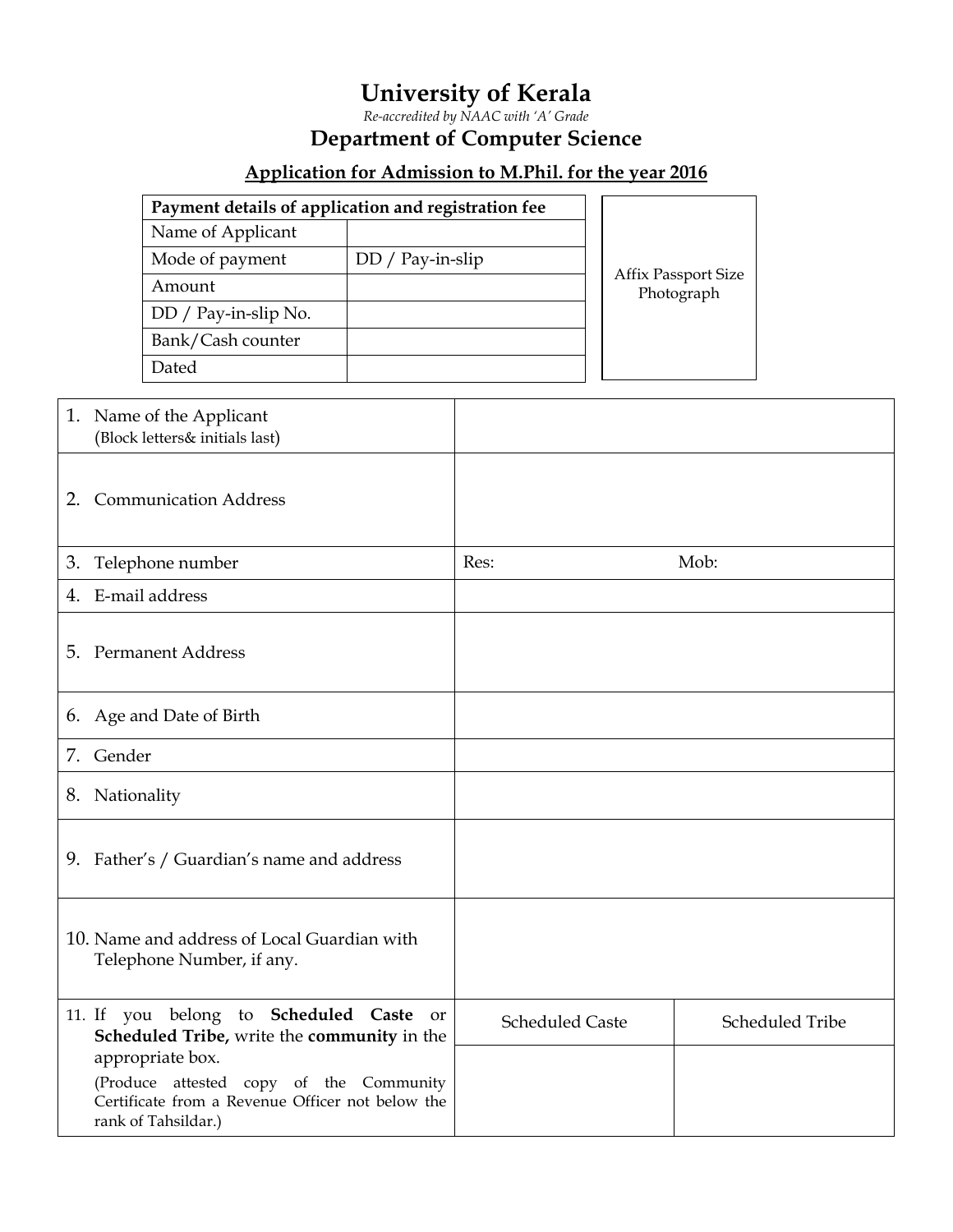| 12. Are you eligible for Physically Handicapped                                        | reservation? (Write Yes / No).<br>Certificate from the Medical board of<br>should not be considered for reservation.) |                | (If Yes, produce attested copy of the Disability<br><sub>a</sub><br>Government Hospital, otherwise, the application                                                                                                                                                                                                                                                                                                                                                   |  |                    |                         |                                            |            |  |
|----------------------------------------------------------------------------------------|-----------------------------------------------------------------------------------------------------------------------|----------------|-----------------------------------------------------------------------------------------------------------------------------------------------------------------------------------------------------------------------------------------------------------------------------------------------------------------------------------------------------------------------------------------------------------------------------------------------------------------------|--|--------------------|-------------------------|--------------------------------------------|------------|--|
|                                                                                        | and also write the community.                                                                                         |                | 13. Do you belong to any of the following reservation category? Write Yes or No in the appropriate column                                                                                                                                                                                                                                                                                                                                                             |  |                    |                         |                                            |            |  |
| Category                                                                               | <b>EZHAVA</b>                                                                                                         | <b>MUSLIM</b>  | <b>OBC-HINDU</b><br>(Ezhava excluded)                                                                                                                                                                                                                                                                                                                                                                                                                                 |  | <b>LC-SIUC</b>     | OBC-Xian                | <b>BPL</b> (only for<br>forward community) |            |  |
| Yes / No                                                                               |                                                                                                                       |                |                                                                                                                                                                                                                                                                                                                                                                                                                                                                       |  |                    |                         |                                            |            |  |
| Community                                                                              |                                                                                                                       |                |                                                                                                                                                                                                                                                                                                                                                                                                                                                                       |  |                    |                         |                                            |            |  |
| application should not be considered for reservation.)<br>considered for reservation.) |                                                                                                                       |                | (Produce attested copies of Community and Income Certificate from a Revenue Officer not below the rank of the<br>concerned Village officer for EZHAVA / MUSLIM / OBC-HINDU / LC-SIUC / OBC-Xian reservation; otherwise the<br>(Produce attested copies of Community (forward community only) Certificate and BPL certificate specifying the<br>relevant number in the BP list from the concerned officer for BPL reservation; otherwise the application should not be |  |                    |                         |                                            |            |  |
|                                                                                        |                                                                                                                       |                | 14. Educational Qualifications (Produce attested copies of the mark lists of all semesters / years)                                                                                                                                                                                                                                                                                                                                                                   |  |                    |                         |                                            |            |  |
| Examination<br>Passed                                                                  | Main<br>Subject                                                                                                       | Class/<br>Rank | $\frac{6}{6}$ of<br>Marks/CGPA                                                                                                                                                                                                                                                                                                                                                                                                                                        |  | Year of<br>passing | College/<br>Institution |                                            | University |  |
| 15. Any other information the candidate may wish to add                                |                                                                                                                       |                |                                                                                                                                                                                                                                                                                                                                                                                                                                                                       |  |                    |                         |                                            |            |  |
|                                                                                        | <b>DECLARATION</b>                                                                                                    |                |                                                                                                                                                                                                                                                                                                                                                                                                                                                                       |  |                    |                         |                                            |            |  |

I ………………………………. do hereby declare that the statements made in the application are true to the best of my knowledge and belief.

Place :

Date : Signature of the applicant

#### **For office use only**

| Date of Receipt of application |  |
|--------------------------------|--|
| Date of admission              |  |
| Admission No.                  |  |
| Remarks                        |  |